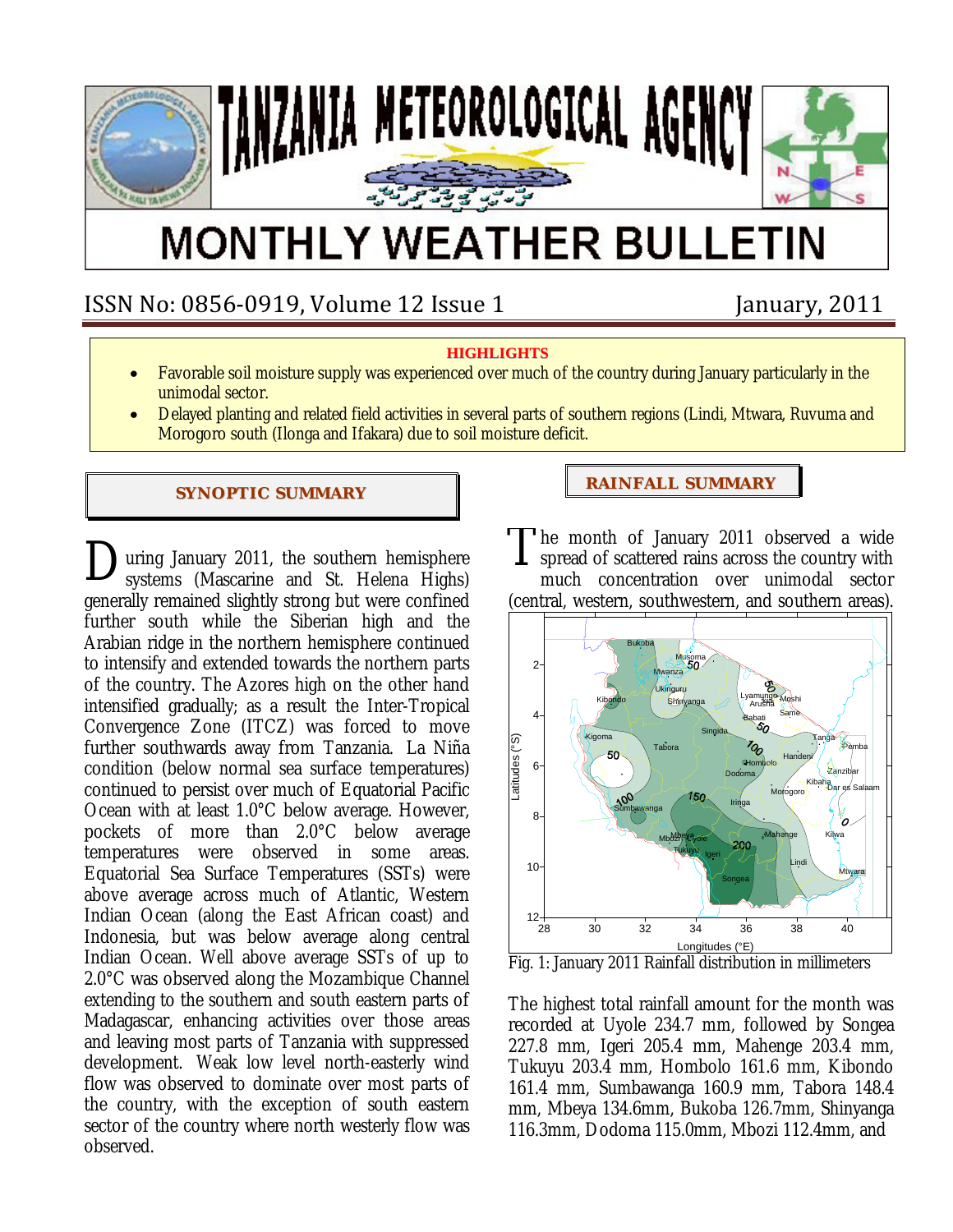Singida 112.4 mm. The rest of the stations from sample stations including northeastern highlands and the coastal belt obtained lower amounts of rainfall (not exceeding 50 mm) for the period as shown in Figure 1.

#### **MEAN AIR TEMPERATURE**

I emperatures were generally warm during the nonth indicating warm season around the **1** month indicating warm season around the country. Over northeastern highlands and coastal regions recorded monthly mean maximum temperatures exceeded 32 ºC as indicated in Figure 2A.



Mean maximum air temperature values ranged between 22ºC and 32ºC. The highest absolute maximum temperature of 35.4°C was recorded during the third dekad of the month at KIA. Igeri over southwestern highlands recorded the lowest daily value in the second dekad with a maximum temperature of 21.0°C.

Mean minimum air temperatures recorded ranged from 14ºC to 26.0ºC as shown in Fig 2B. The lowest value of mean minimum temperature recorded was 12.0°C at Igeri (southwestern highlands) while, the highest value of 25.7°C was observed at Kilwa

# Vol.12 Issue 1 **If all a set of the UP** and Ianuary, 2011



 $(^{\circ}C)$ 

#### **MEAN SUNSHI NE HOURS**

unshine duration records across the country Sunshine duration records across the country<br>during January show that the mean bright sunshine hours ranged from 4 hrs/day over southern region to about 10 hrs/day over southern-coast areas as shown in Figure 3.



**Fig 3**: January 2011 Mean Sunshine Hours (hrs/day)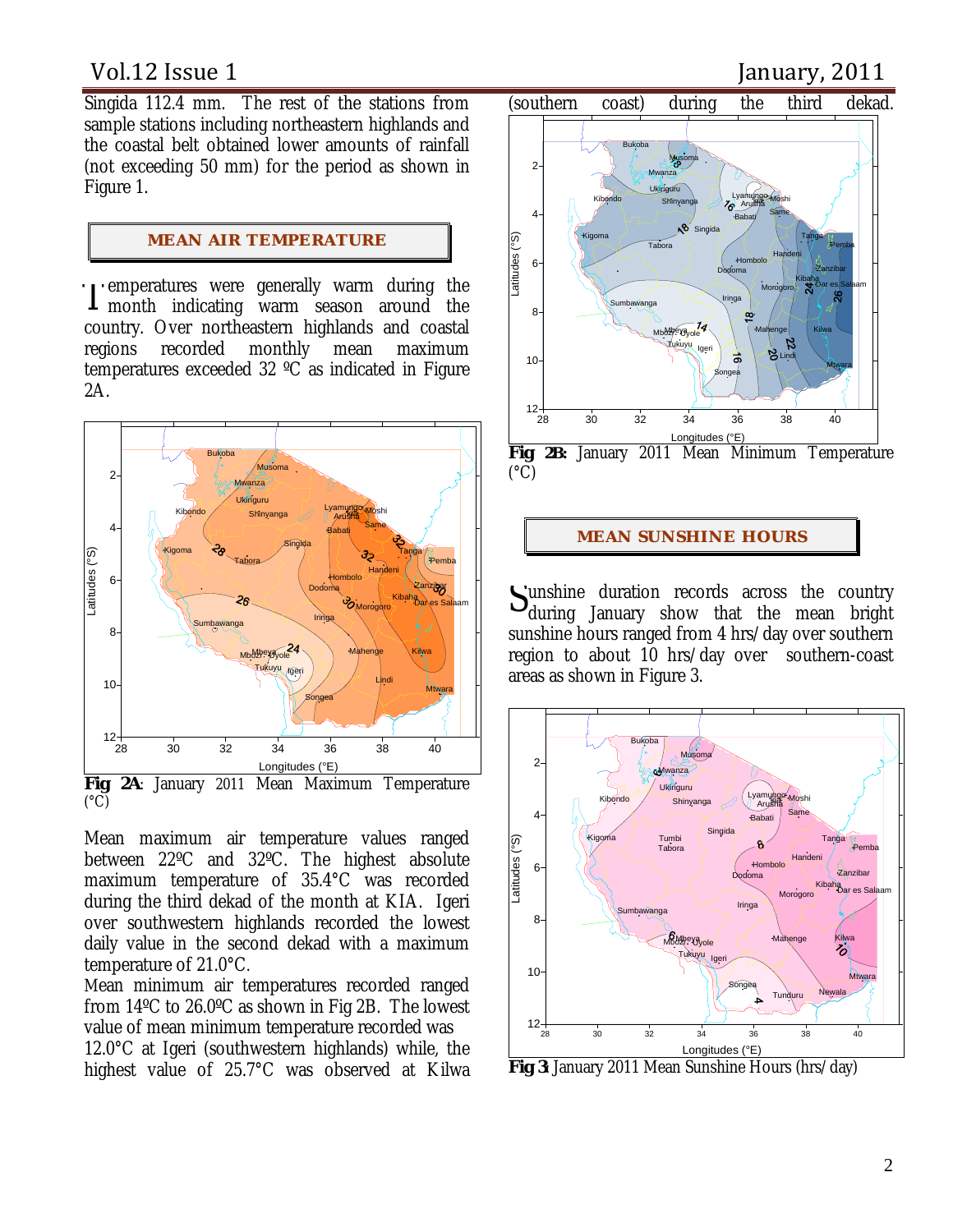### **MEAN WI ND SPEED**

 $\mathbf{M}$  ean wind speeds across the country ranged from 4 to 14 km/hr during the month High from 4 to 14 km/hr during the month. High wind speed of above 14 km/hr was recorded over parts of northeastern highlands (Kilimanjaro). High wind speed coupled with persistent dry conditions increased surface water losses through evapotranspiration.



Fig 4: January 2011 Mean wind speed (km/hr)

### **AGROMETEOROLOGICAL SUMMARY**

During January, favorable soil moisture supply was<br>experienced over some parts of unimodal sector. experienced over some parts of unimodal sector, though inadequate soil moisture levels experienced in several parts of southern regions of Lindi, Mtwara, Ruvuma and Morogoro south (Ilonga and Ifakara) delayed planting and other related field activities. Generally, maize crop stages in most areas of this sector ranged from emergence to early vegetative, while land preparation and planting beyond normal dates continued in several areas following low soil moisture supply.

In the bimodal sector, the V*uli* season ended with a sad story. It was characterized by wilted maize and beans crops which were observed over some areas

due to prolonged dry spells, occasional improved soil moisture in those areas did not revive the impeded crops at stages ranging from vegetative to flowering as was the case over Biharamulo district, Kigoma (north), Pangani, Same and Lyamungo. Northeastern highlands particularly Same district reported permanent wilting on maize, while Lyamungo and Moshi districts observed wilting that occurred on beans crop at emergence to near ripeness stages. Monduli, Loliondo and Simanjiro districts could not utilize the poor *Vuli* season as the cropping cycle was deemed too short to be effective at all.

The moderately wet condition on the other hand improved availability of water and pastures for livestock and wildlife in the country.

#### **HYDROMETEOROLOGICAL SUMMARY**

.

ater levels in lakes, dams and river flows have Water levels in lakes, dams and river flows have<br>Wnot regained much due to inadequate rainfall amounts, thus water for human and industrial usage and hydro-power generation should be used sparingly.

#### **ENVIRONMENTAL SUMMARY**

 $T_{\text{generally}}$  is over most areas in the country were  $T_{\text{generally}}$  high leading to uncomfortable generally high leading to uncomfortable conditions. The warming trend will persist during February.

**EXPECTED SYNOPTIC SITUATION DURI NG FEBRUARY 2011**

 $\sum_{\text{high with the Arabian ridge and Azores High are}}$ high with the Arabian ridge and Azores High are expected to remain relatively intense. The St. Helena and Mascarine highs are also expected to remain slightly intense. The pressures along the equatorial Africa, Indian Ocean and Atlantic Ocean are expected to remain relatively below average hence provide room for the rain belt (ITCZ) to remain over the country. The SSTs over the central to eastern equatorial Pacific Ocean are expected to continue to be below normal (La Nina condition) while above average SSTs conditions are expected